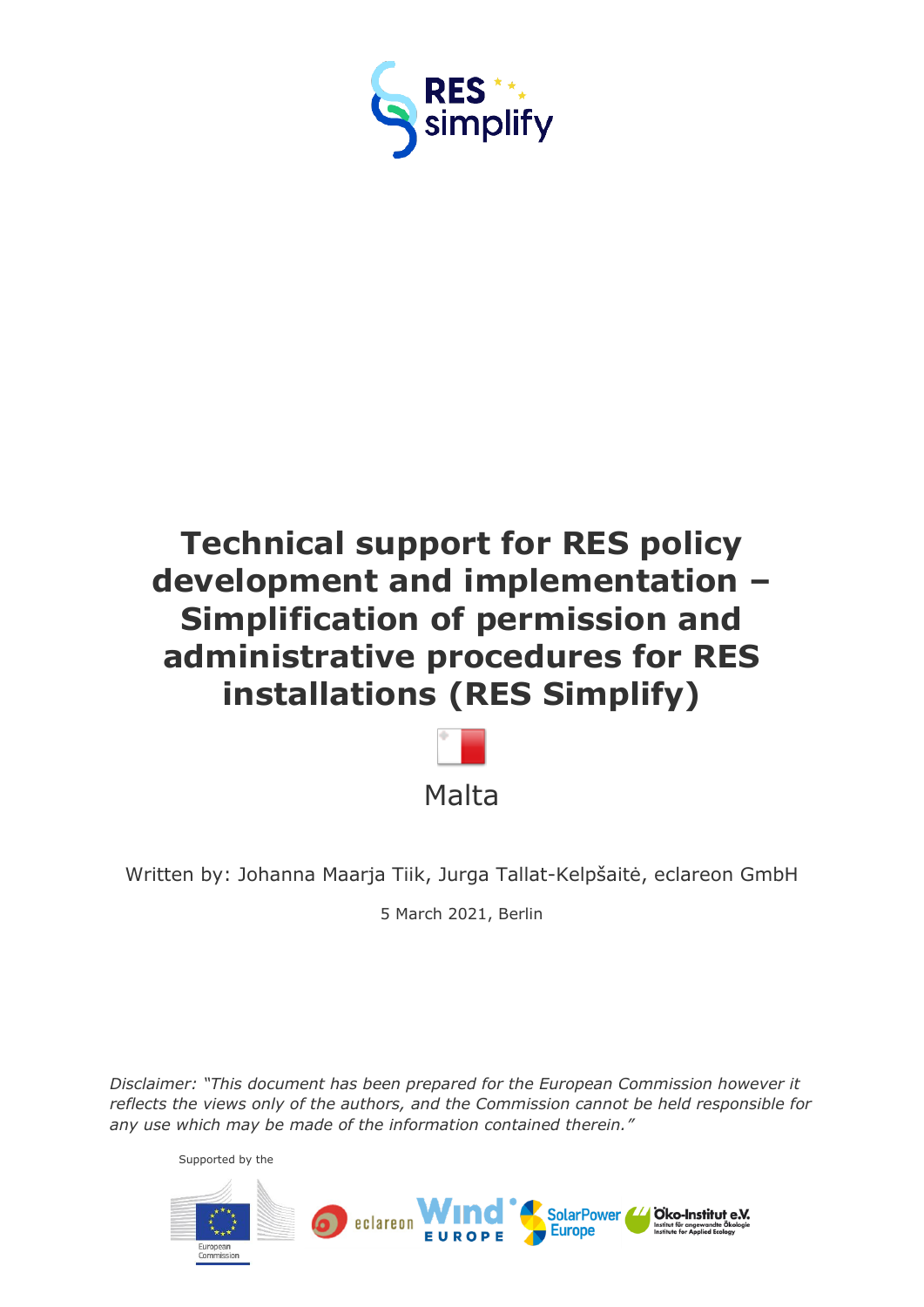# <span id="page-1-0"></span>**Executive summary**

This report about Malta covers rooftop and ground-mounted solar power.

Rooftop and ground-mounted solar power are impacted by administrative barriers to a different extent, with the ground-mounted PV being subject to much more barriers than rooftop PV. To an extent, that is caused by the fact that often, administrative procedure is somewhat simplified for smaller scale installations.

Site selection poses the greatest number of challenges to solar energy development in Malta. The limitations are imposed by environmental and spatial concerns, as Malta is a small, densely populated island with a multitude of competing land uses. Due to that, site selection for solar energy development is heavily regulated in Malta and there is a shortage of locations, especially for ground-mounted PV. This also drives up rental prices for the land where PV installations are allowed.

Electricity production licencing and administrative authorisation, where most permitting and spatial planning work is done, can be characterised as subject to a few administrative barriers. It should be noted, however, that the process for PV installations with capacity up to 16 Amps differs depending on whether there is a request for support or not, with the procedure being significantly more complicated for those seeking a feedin tariff. The complexity of the authorisation processes at these process steps also depends on the project size and location (ground-mounted or rooftop).

Regarding the connection of an installation to the grid, it should be noted that grid connection costs are fully borne by the developer. That can sometimes pose a barrier, as the costs depend on the physical distance from grid and any infrastructural upgrades which would need to be carried out to connect to the nearest suitable connection point; in some cases, the grid connection can be too costly for the developer and thereby pose a barrier for solar energy deployment.

Table 1 contains a traffic light assessment of the relevant process steps for the installation of rooftop PV and ground-mounted PV in Malta.



*Table 1: Traffic light assessment of the relevant process steps*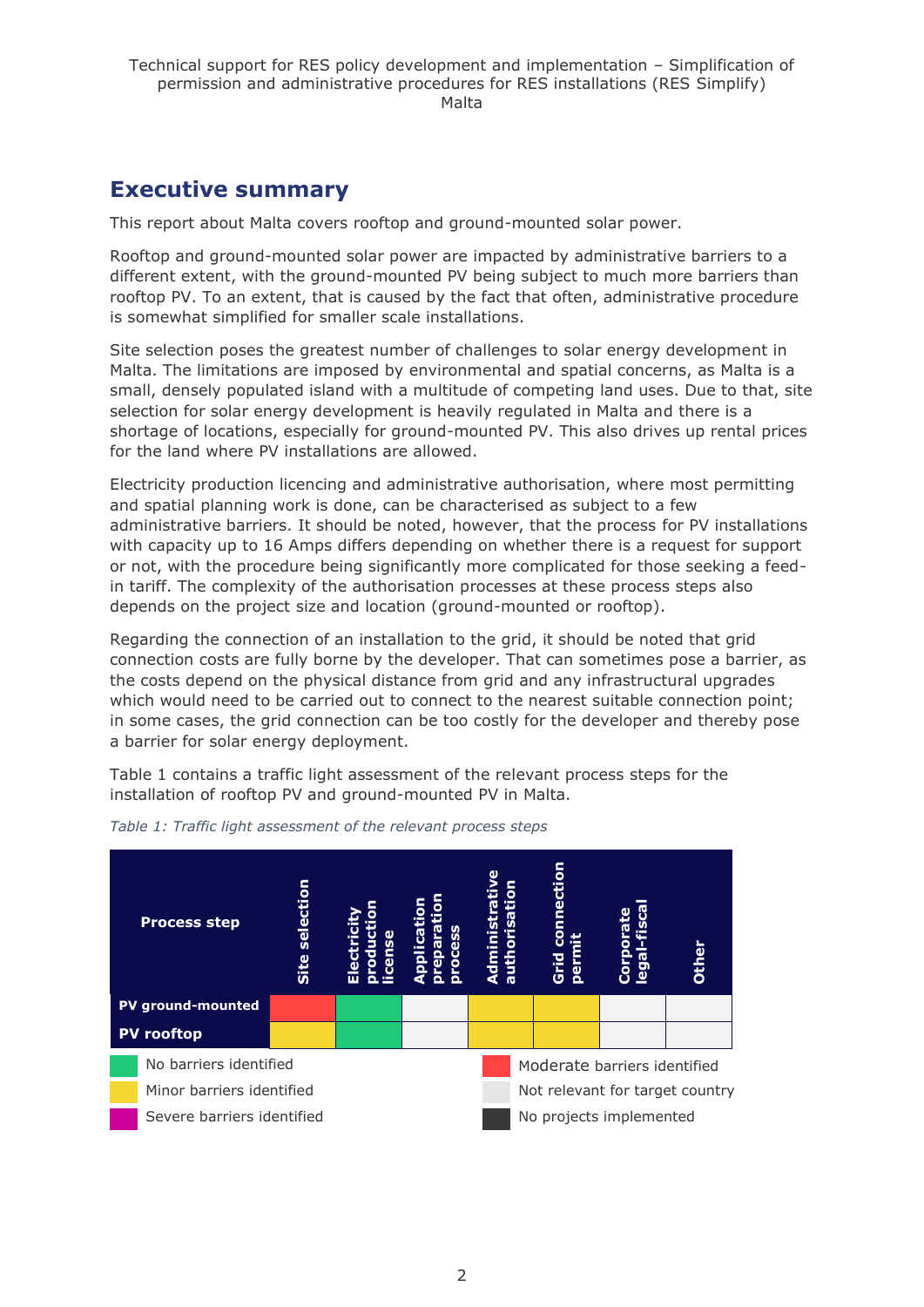# **Table of contents**

| 1.                                                                                 |  |
|------------------------------------------------------------------------------------|--|
| 2.                                                                                 |  |
| 2.1.                                                                               |  |
| 2.1.1.                                                                             |  |
| 2.1.2.                                                                             |  |
| 2.1.3.                                                                             |  |
| 2.1.4.                                                                             |  |
|                                                                                    |  |
| 4.                                                                                 |  |
|                                                                                    |  |
|                                                                                    |  |
| 6. Indicators to measure the performance of the overall process16                  |  |
| Average response time by the competent authorities and TSO/DSO for grid connection |  |
|                                                                                    |  |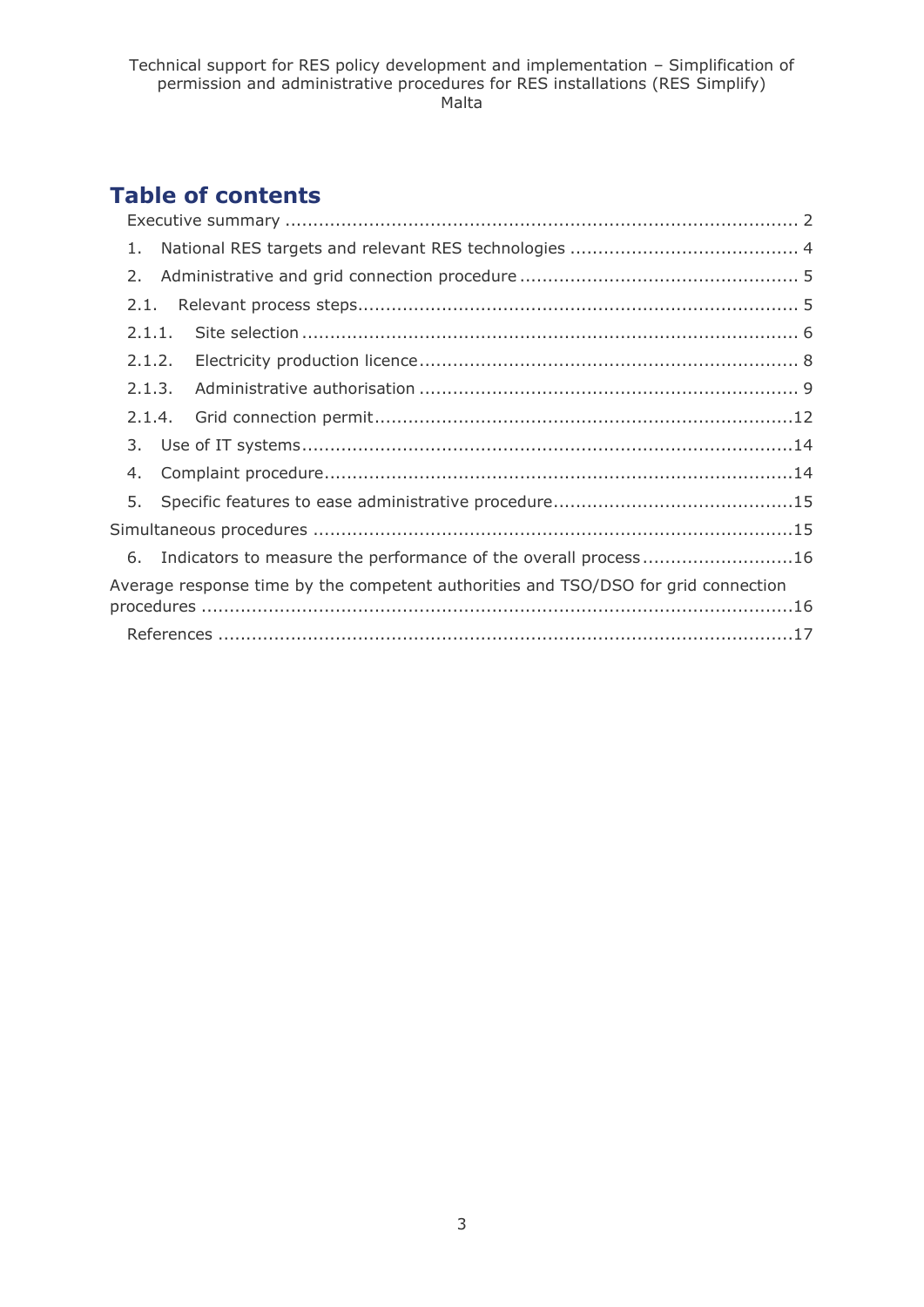# <span id="page-3-0"></span>**1. National RES targets and relevant RES technologies**

Malta plans to increase its share of renewable energy technologies in its gross final energy consumption to 11.5% by 2030. In the electricity sector, the share of renewables is planned to rise to 11% by 2030 (Malta NECP, 2019). In comparison, as of 2019, the share of renewable energy in the final energy consumption was 8.5% and the share of renewables in the electricity sector was 8.04% (Eurostat, nrg\_ind\_ren).

Looking at the predicted shares for different renewable energy technologies and their growth potential for 2030, nearly all of the growth potential and the biggest increase foreseen is for solar energy. Both rooftop PV and brownfield sites for ground-mounted PV will continue to be given priority. A very small share of RES-E is also expected to come from waste-to-energy combined heat and power plants. However, the latter can be considered marginal and therefore will not be covered in this report (Malta NECP, 2019).

According to the Maltese NECP, under the 'with planned measures' scenario, solar energy is expected to reach 266 MWp by 2030 in comparison to 153.8 MW in 2019 (IRENA, n.d.). In order to do so, barriers in the country have to be reduced, keeping in mind that the biggest issue in Malta is land availability. Whereas easing administrative procedures as well as continous financial support by the Government are necessary as well for meeting the set NECP target, the biggest barrier to RES development is and continues to be lack of space (Lauri, 2021).

However, renewable energy development cannot be done at the expense of sidelining existing regulations to facilitate sustainable planning or to ensure environmental and biodiversity protection – therefore, all attempts to ease administrative procedures for meeting national RES targets need to be mindful of that.

It should be noted that University of Malta is currently conducting different projects related to wind energy. Both micro-turbines as well as offshore floating wind are looked at, exploring the feasibility of their usage (Mule'Stagno, 2021). However, these remain just pilot projects for the time being. In the Maltese NECP, neither onshore nor offshore wind energy are included as a viable renewable technology option contributing to Malta's renewable energy objectives for the EU's 2030 target (NECP, 2019).

Figure 1 displays the annual deployment of solar PV between 2010 and 2019. The figure underlines that a constant deployment has taken place in the recent years, with a peak in 2014.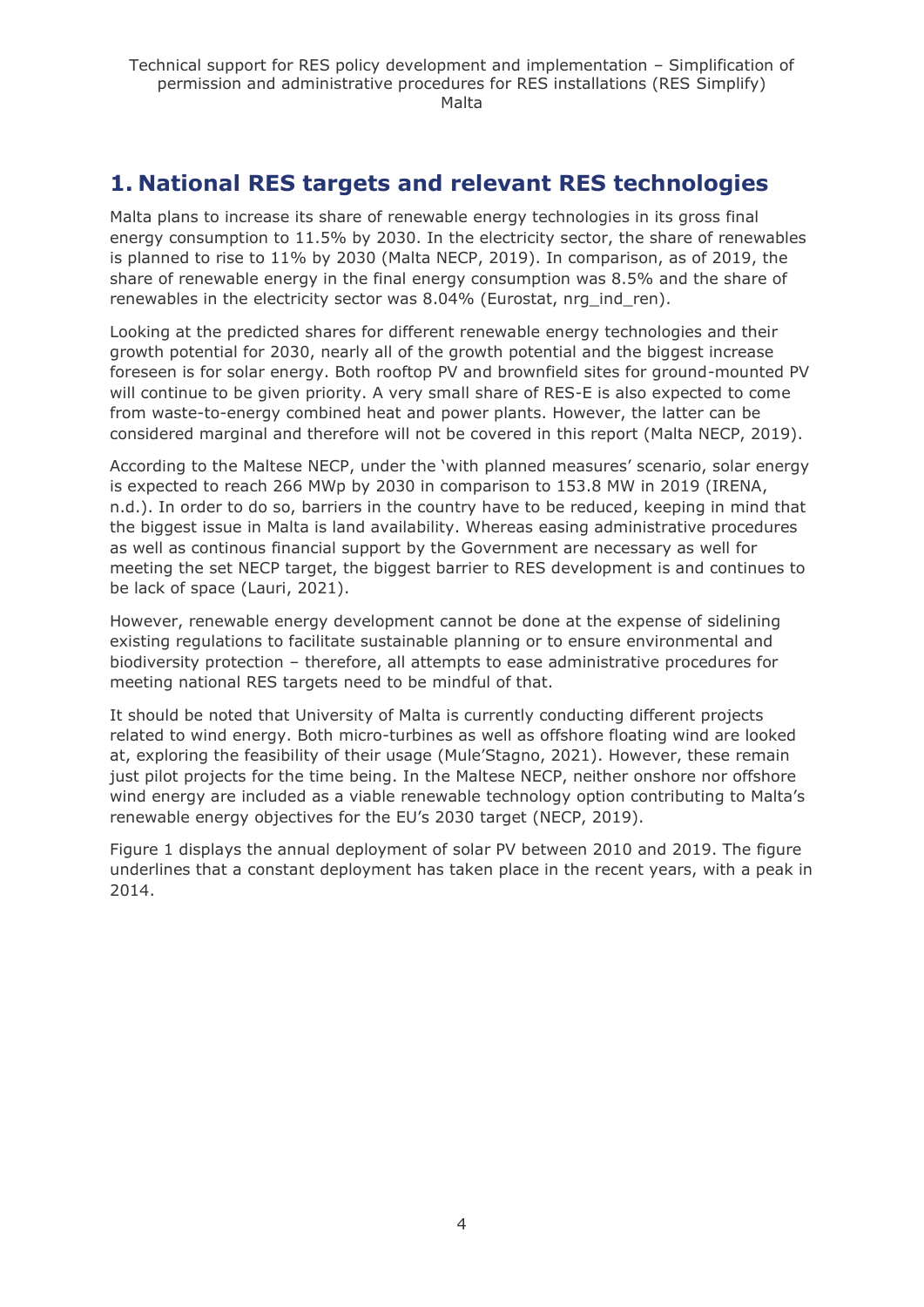#### Technical support for RES policy development and implementation – Simplification of permission and administrative procedures for RES installations (RES Simplify) Malta



*Figure 1: Annual installed capacity of PV 2010-2019 (source: EurObserv'ER)*



*Figure 2: Planned deployment of RES-E 2020-2030 in relation to past deployment (source: NECP)*

# <span id="page-4-0"></span>**2. Administrative and grid connection procedure**

# <span id="page-4-1"></span>**2.1. Relevant process steps**

The first step towards the realisation of a solar PV project is choosing a suitable location for it. Site selection can pose an obstacle as lack of space is a serious issue in Malta due to the dense population and small size of the country. Naturally, the issue is especially prominent for ground-mounted PV, however, due to high population density even in the case of rooftop PV, site selection can increasingly be complicated in some instances due to shadowing. Following that, administrative authorisation procedure with the Planning Authority is needed. Planning authorisation is very simple when it comes to most rooftop PV projects and more complex for ground-mounted PV.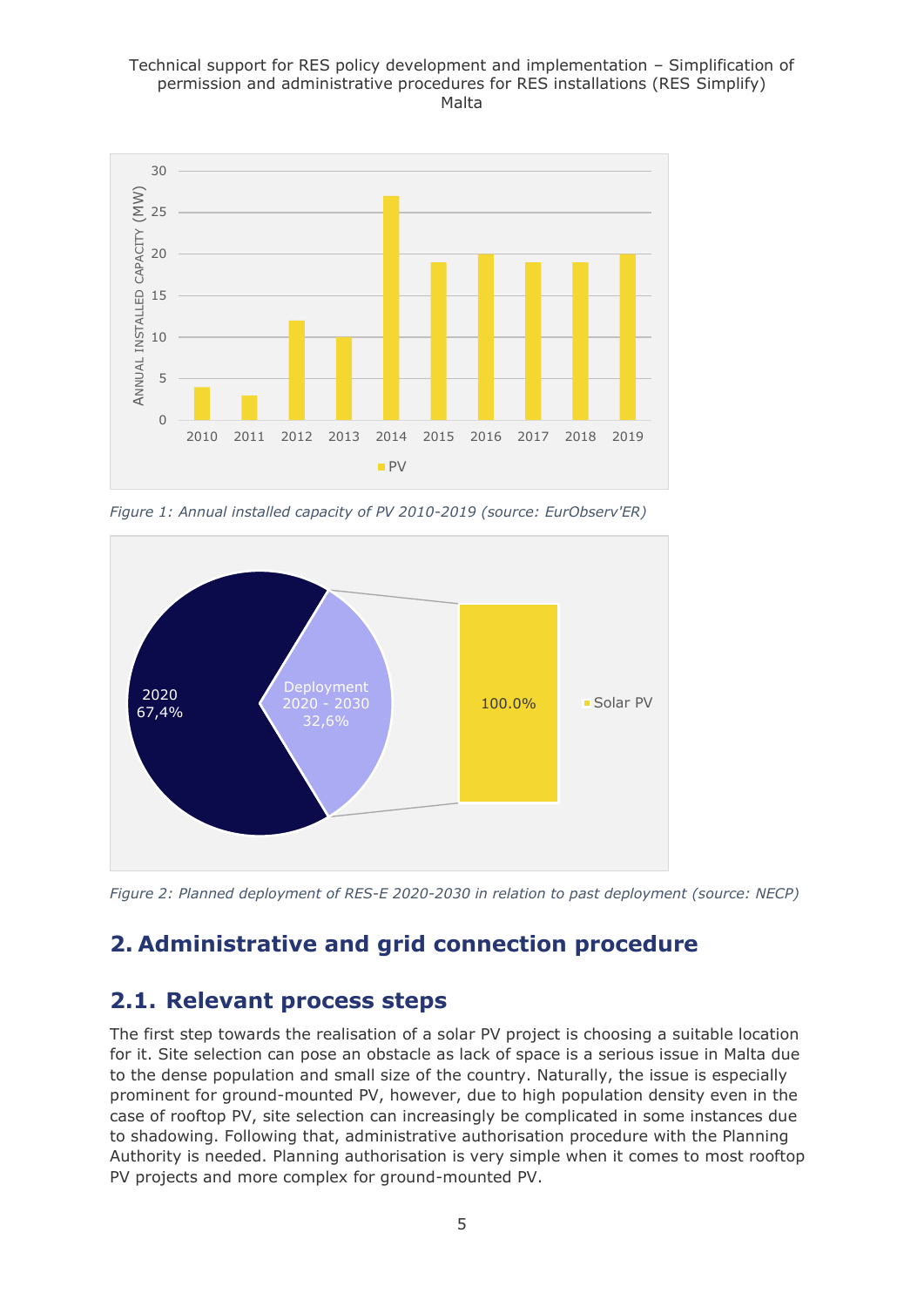Following that, one proceeds to the Regulator for Energy and Water Services for a twostage process, for obtaining a feed-in tariff confirmation as well as a notification or authorisation of electricity generation. After the initial authorisation by the Regulator (stage one), one proceeds to Enemalta (DSO) for processing an application for grid connection. After the approval ('No objection' document) from Enemalta, the second stage of authorisation at the Regulator follows for obtaining final confirmation of the feed-in tariff, obtaining regulatory clearance and obtaining an electricity generation licence (if that is needed). After that, one applies to Arms Ltd (subsidiary of Enemalta) to be finally connected to the grid. For installations not benefitting from the feed-in tariff, the procedure can be carried out in a single stage.

All in all, three main different authorities are involved in the process: The Planning Authority, the Regulator for Energy and Water Services (Regulator) and the DSO Enemalta (and its subsidiary, Arms Ltd).

# <span id="page-5-0"></span>**2.1.1. Site selection**

## **Process flow**

Site selection is the first step towards a renewable energy project in Malta and one that can in principle cause a number of obstacles, due to the small size and lack of sites for solar energy development.

Most PV installations are installed on rooftops, in which case, the site selection is in most cases trivial. As for large scale installations (ground mounted PV), these need to follow the Solar Farm Policy (published by the Planning Authority) and which guides development of PV installations towards specific brown field sites and away from green field or pristine sites (Lauri, 2017).

More precisely, the Solar Farm Policy of Malta, approved in October 2017, identifies preferred locations and exclusion zones for solar energy development. According to the Solar Farm Policy, preferred locations for solar farms (referring to installations with a footprint larger than 1000 square metres, usually unrelated to residential development) are the following:

- Large scale roof tops within appropriate zones
- Large open spaces within appropriate zones, where dual use of the site is reasonably feasible
- Areas specifically designated for development in strategic or subsidiary land use planning policies, including Areas of Containment (AoC's), garage industry sites and Small and Medium Enterprise (SME) sites
- Other sites within areas accommodating industrial activities, such as construction plants
- Officially disused landfills
- All quarries which are not located within, or partly within or adjacent to Special Areas of Conservation (SACs) and Special Protection Areas (SPAs), and which are currently operational, inactive or disused.

Solar energy development is not allowed on the following areas:

- Open countryside
- Protected or scenic areas or other evidently sensitive locations (e.g., Scheduled areas and the natural coast)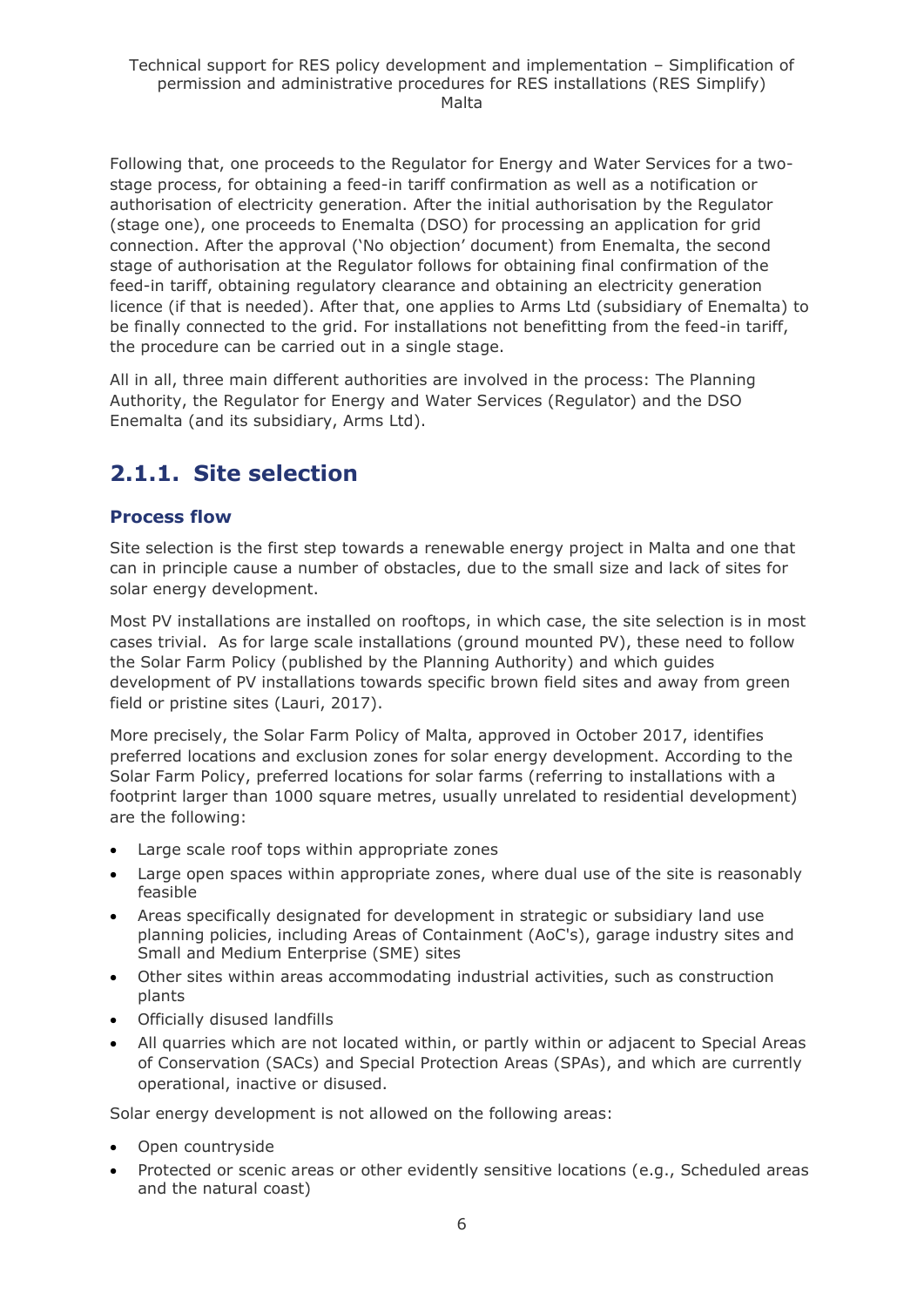#### Technical support for RES policy development and implementation – Simplification of permission and administrative procedures for RES installations (RES Simplify) Malta

- Natura 2000 sites
- Sites where evidence shows that the site or part thereof was ever registered as agricultural land
- Steep sloping sites
- Garrigue (*xagħri*) and maquis
- Valleys
- Afforested areas
- Areas of Archaeological, Cultural or Scientific interest
- Ridge edges, or sites with considerable breaks of slope
- Sites where the intervention cannot be realistically accommodated without necessitating major-impact interventions such as: substantial removal of mature natural vegetation/trees, dismantling of old rubble walls (*ħitan tas-sejjiegħ*), reprofiling of terraced fields, or substantial topographic re-engineering works
- Sites where significant infrastructural works are required to connect the installation to the grid.

Overall, that means that there persists a lack of suitable sites for solar energy development. In words of a stakeholder, in essence, it is only possible to talk about three main areas for PV development: 1. Rooftops, 2. Quarries and 3. Places that could still be developed or built. The latter is virtually useless, as due to lack of space, people would rather build it for housing or for commercial activities instead of building PV. There is one loophole: greenhouses. As farmers are allowed to put PV panels on greenhouses or animal sheds, this scheme has been realised by PV energy developers in the recent years as a relatively untapped location for PV energy development, even up to 1 MW developments. It should be noted that the electricity generated can also be sold to the grid and does not solely have to be limited to self-consumption on the farm (Mule'Stagno, 2021).

Due to space issues, a majority of PV installations in Malta are erected on residential houses by households. Currently, there is still potential for ca 50-100 MWp (possibly even more) to be installed on rooftops (Mule'Stagno, 2021).

As site selection for PV installations is very much regulated in Malta, overall, the procedure can be described as transparent as there is little room for interpretation.

#### **Deadlines**

There are no official deadlines for this process step.

#### **Detected barriers**

**Space limitations impede especially large-scale RES development***.* Due to Malta being a very small and densely populated country, there is lack of space for solar energy development. From the beginning of the support scheme for PV, it was designed in a way to support rooftop PV rather than ground-mounted PV (Public sector stakeholder, 2021). Allowed locations for solar energy development are very much limited by the Solar Farm Policy. That can be seen as one of the most severe barriers to solar energy development in the country, especially for large-scale installations (Mule'Stagno, 2021).

**High rent prices of land (quarries).** Directly connected to the space limitations in the country, one area where solar energy development is allowed are quarries (currently operational, inactive or disused). Project developers normally rent quarries for PV development, however, due to lack of space the rent prices can be substantial. According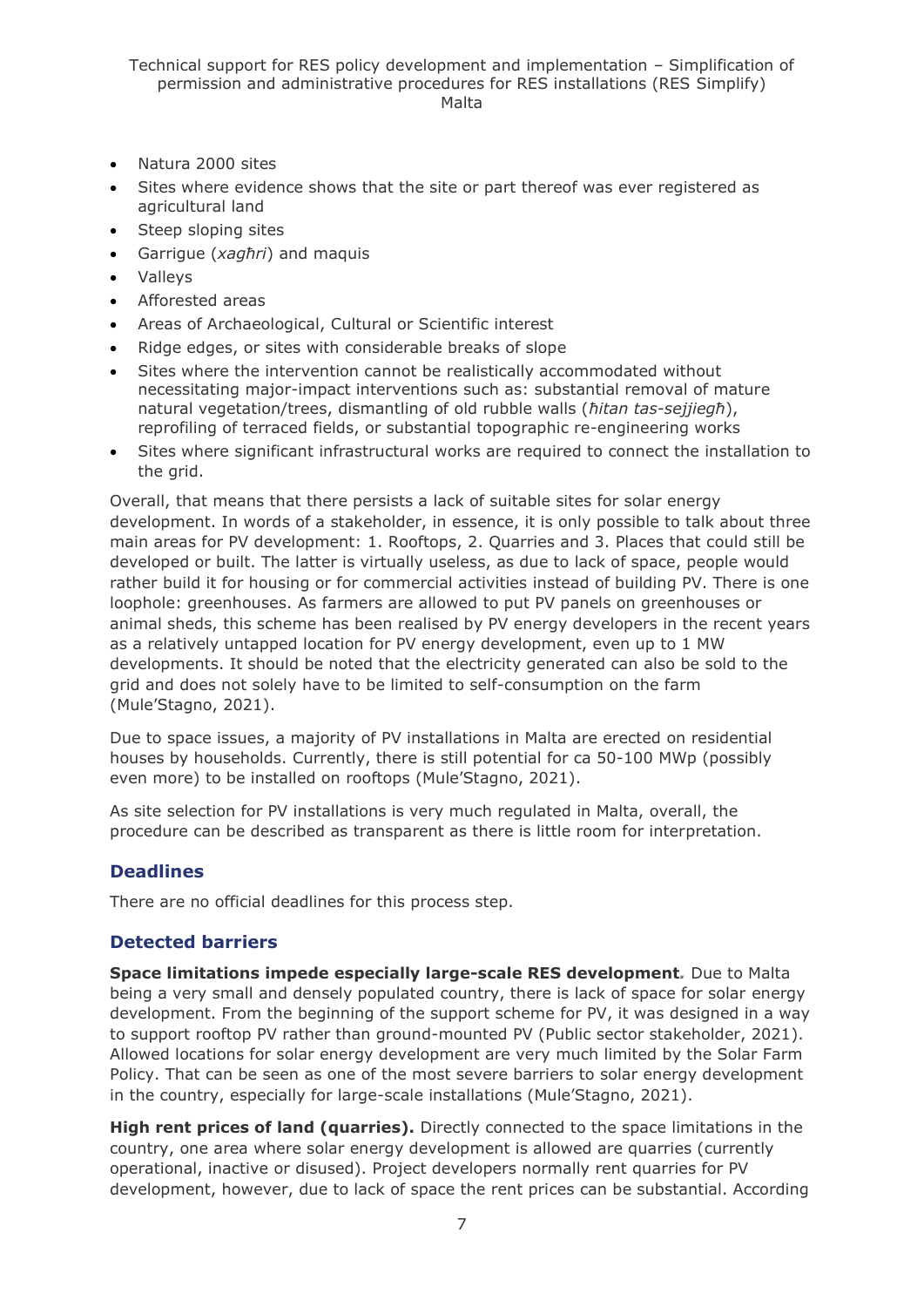to a stakeholder, rent prices can be even 5-10 times higher in comparison to similar areas in mainland Europe (Mule'Stagno 2021). According to the Maltese NECP, disused quarries earmarked for solar farms are usually rented at rates in the region of EUR 5 per square metre per year. However, areas (incl. rooftops) within industrial zones can have much higher rental rates (NECP, 2019).

**Shadowing an increasing issue for rooftop PV development**. Due to growing population in Malta and lack of space, there is increased demand for accommodation and planning policies are encouraging redevelopment of two- or three-storey buildings into multi-storey apartment blocks (RNP, 2020). However, that can lead to an increase in the frequency and depth of shadowing of the rooftops, thereby reducing the number of buildings which otherwise could be considered suitable for rooftop PV, as higher housing in the neighbourhood might shadow its neighbours rooftops (Mule'Stagno, 2021).

# **Identified good practice**

No good practice related to this process step was identified.

# <span id="page-7-0"></span>**2.1.2. Electricity production licence**

## **Process flow**

The relevant authority for this process step is the Regulator for Energy and Water Services (REWS). Any electricity generation station in Malta has to comply with the Electricity Market Regulations S.L. 545. 13.

The electricity production regulatory permitting process in Malta for PV installations with capacities up to 16Amps/phase differs depending on whether there is a request for support and in the absence of a request for support it is a simpler one stage notification process. With support requested, the process takes place in two stages.

In the case of renewable energy installations with capacity larger than 16Amps per phase the process consists of two stages irrespective of whether support is involved. In the first stage the applicant is issued with an authorisation to construct which requires a no objection from the DSO and the second stage after construction the applicant requires a licence to generate electricity (REWS, n.d.b; REWS, n.d.e). *PV systems not benefitting from the feed-in tariff (FiT)* 

The Electricity Markey Regulations provide for the following procedure for electricity generation stations that are not intended to receive a financial support under the feed-in tariff (FiT) scheme:

1. Electricity generating stations equal or below 16 Amps per phase are to be notified to the Regulator - REWS (Notification)

In the notification, information and contact details from the owner, type of building and the exact address where the PV system is installed, are asked. In the second part, a warranted electrical engineer has to provide technical information about the PV installations, such as the maximum A.C. current, how the PV system will be connected (except in the case of off-grid), the maximum A.C. power in kW which will be generated by the system being applied for, etc. (REWS, n.d.b)

2. Electricity generating stations exceeding 16 Amps per phase require an authorisation prior to its construction and an electricity generation licence once such generating station has been constructed (Authorisation).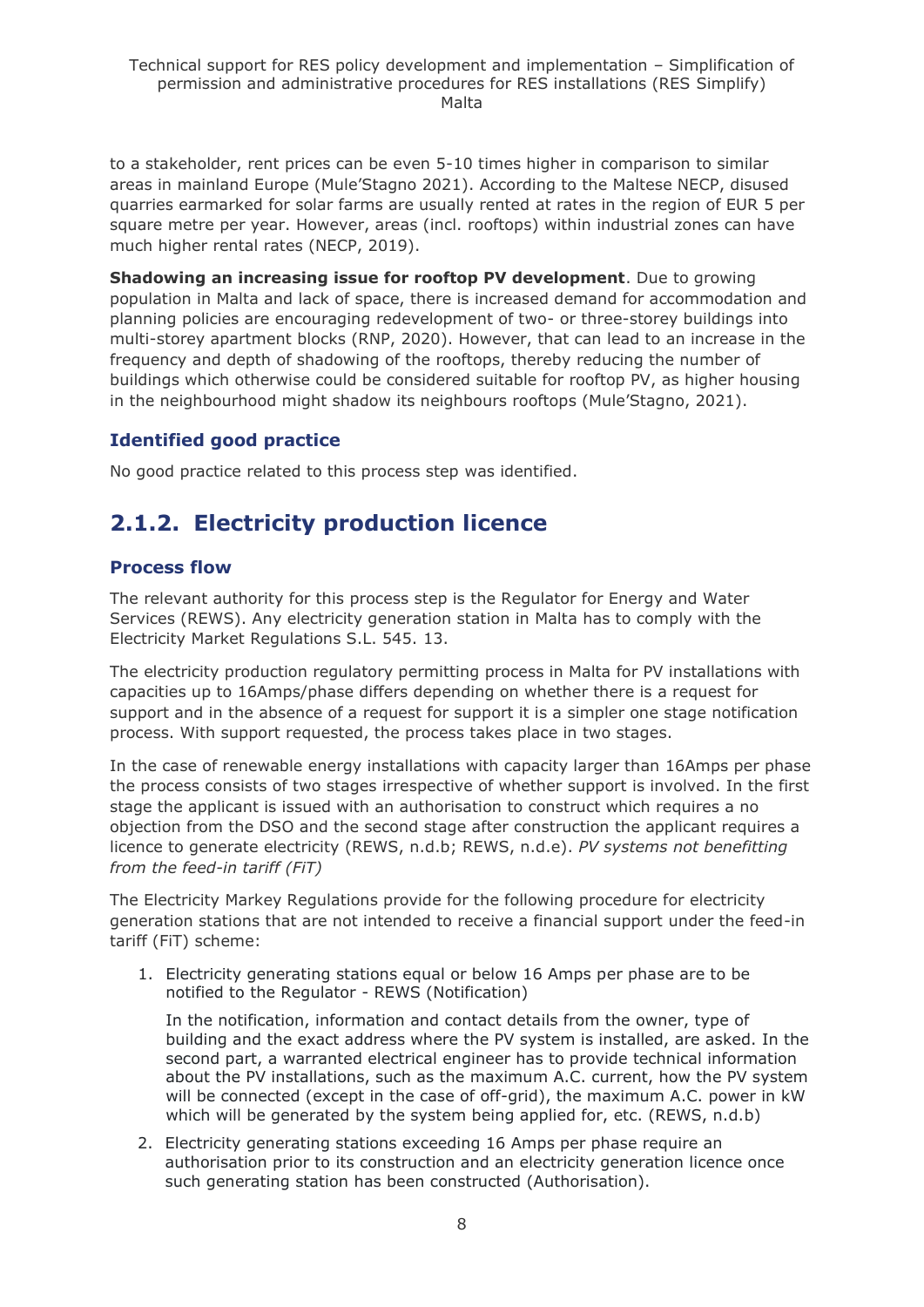Technical support for RES policy development and implementation – Simplification of permission and administrative procedures for RES installations (RES Simplify) Malta

Both the authorisation and the electricity generation licence are issued by REWS (REWS, n.d.b).

#### *PV systems benefitting from the feed-in tariff (FiT)*

In case anyone wants to install a solar PV installation and also benefit from a FiT, the process is slightly longer and proceeds in two main stages. In the first stage the applicant is allocated a feed-in tariff. In the case of PV systems larger than 16Amps per phase the applicant is issued with an Authorisation (DSO details letter) and has to proceed to obtain a "No objection" from the DSO Enemalta. In all cases the applicant has to submit the Part 2 application to obtain final approval of the feed-in tariff. At Stage 2 PV systems larger than 16 Amps per phase would also be issued with a licence to generate electricity.

PV systems up to 16 Amps per phase do not require an authorisation/licence and a no objection from Enemalta and if no feed-in tariff is involved, PV systems up to 16 Amps/phase require only to notify the Regulator (REWS), which is a one stage procedure (REWS, n.d.c; REWS, n.d.e). The whole procedure at more length has been described in the section 2.1.3.

According to a stakeholder, the staffing of authority is sufficient (Lauri, 2021).

### **Deadlines**

No specific period for completion of the procedure is established by law. According to the REWS website, generally, applications are processed within 10 days provided that no clarifications and/or site inspection are required (REWS, n.d.b).

Furthermore, REWS has the right to submit a clarification request in case of an incomplete application for the electricity generation licence or notification of renewable energy generation station. In both cases, the application will be considered void if clarifications are not responded to within 10 working days from the date of REWS's clarification request (REWS, n.d.a; REWS n.d.d).

However, normally, the average time for the issue of a generation licence by the REWS is 5 days (Lauri, 2021).

### **Detected barriers**

No barriers related to this process step were identified.

### **Identified good practice**

No good practice related to this process was identified.

### <span id="page-8-0"></span>**2.1.3. Administrative authorisation**

#### **Process flow**

Under this section, two components of administrative authorisation have been described: (1) planning permitting at the Planning Authority and (2) authorisation to benefit from the feed-in tariff as well as obtain authorisation for electricity generation (as these two are combined) at REWS.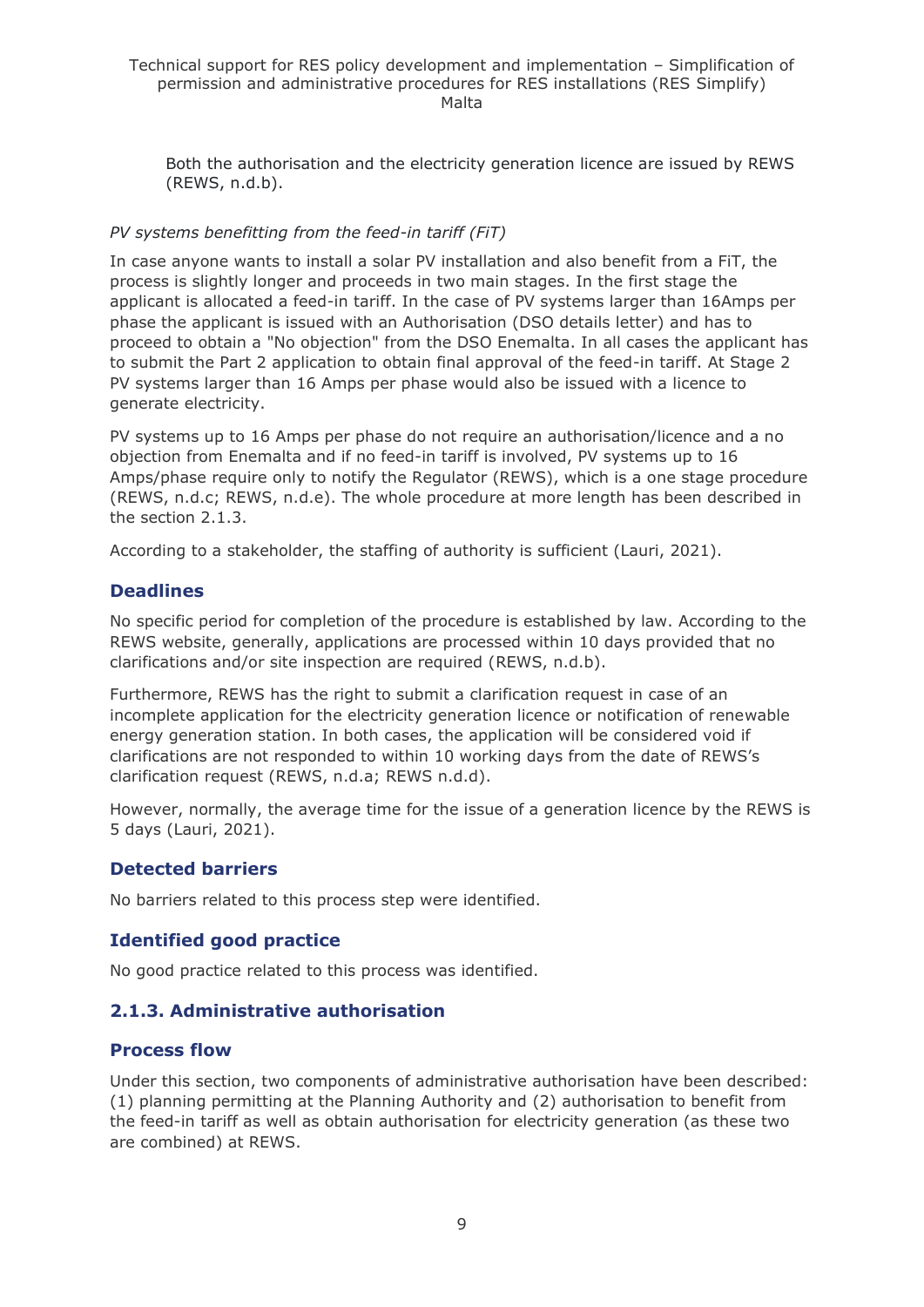## *(Spatial) planning*

The length and level of detail of the administrative authorisation process related to planning in Malta varies depending on both PV installation size and location, with a difference between ground-mounted PV and rooftop PV.

It is more likely that a ground-mounted system would need to undergo a more demanding permitting process unless it lies within an industrial zone (Lauri, 2021).

Overall, the competent authority for planning side of administrative authorisation is the Planning Authority of Malta. According to the stakeholders interviewed, normally, this step is not seen as a large barrier in terms of administrative burden (Mule'Stagno, 2021), which can be attributed to the fact that as preferred as well as forbidden site locations suitable for PV development have been already very clearly defined and there is little room for interpretation.

Solar Farms Policy 2017 indicates that solar panels can be installed under the development notification order (DNO) in the following situations, irrespective of the footprint they occupy:

- Any PV installation in industrial zones whether ground mounted or not;
- Any roof-mounted PV installation in the Development Zone (Lauri, 2021).

In comparison to other planning regulations, DNO is faster and simpler.

#### **Rooftop PV**

Planning regulations for rooftop PV projects are easier that for PV ground-mounted. Overall, a person wanting to install a PV panel on the rooftop just has to comply with the guidance of the Planning Authority. In the case of an ODZ (Outside Development Zones) location, full development permit is required.

For rooftop PV, as indicated earlier, DNO application type at the Planning Authority is relevant. Generally, as placing of PV panels falls under the minor works category of the DNO, no form of notification to the Authority is needed. In the case of scheduled buildings or older buildings which have conservation value, certain height restrictions apply (Planning Authority, n.d.; Development Notification Order S.L. 552.08. 5(01), 5(03), Schedule 1)

The DNO of 2016 includes the condition that when located on scheduled buildings or buildings older than seventy-five years which the Authority deems to have conservation value, the permitted development has to be located within the envelope of the building or at roof level, not exceeding the height of the parapet wall, but not on top of a roof structure (Lauri, 2021).

Most houses in Malta have flat roofs and a so-called roof room. If one wants to install PV panels on the roof (which is usually covered by low lying walls from three sides), the panels are almost invisible from the street. However, if the PV panels are installed on the roof room, they are visible from the street, as there is no wall guarding them, therefore the rule is that PV panels at roof rooms have to be installed at a low angle (e.g., ca 5 degrees), which is a regulation from the Planning Authority (Mule'Stagno, 2021).

### **Ground-mounted PV**

For ground-mounted PV projects, Full Development Application (Full Process) needs to be submitted to the Planning Authority. This type of application is the most detailed planning process and includes a 30-day period during which the public can make a submission and become a registered objector. More so, the application is referred to 11 external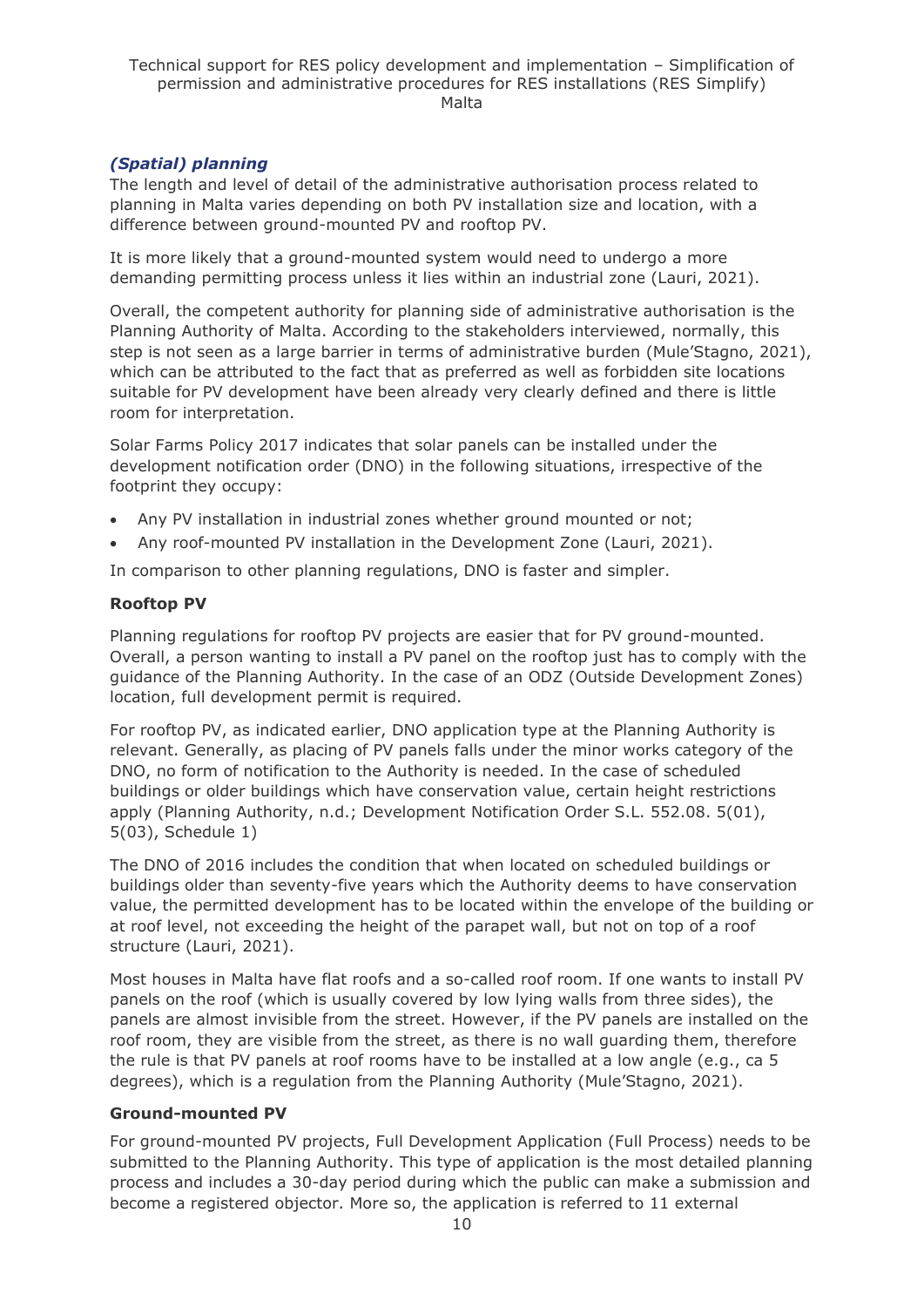consultees for feedback from their end. A full development application has to be determined within a maximum of a 100 days from the date of validation (Planning Authority, n.d.

#### *Benefitting from FiT and obtaining authorisation for electricity generation (Combined application)*

In case anyone wants to install a solar PV installation and also benefit from a FiT, the process is slightly longer than in the case of not applying for FiT and proceeds in two main stages:

#### *Stage I*

Anyone wishing to install a PV installation and benefit from FiT needs to apply to REWS before installing the PV installation. The application needs to be submitted before taking any commitments in relation to the purchase of the installation. One needs to submit an application *Part 1 PV operating aid*, which combines both the request for the allocation of FiT and the application for an authorisation/notification process required by Electricity Market Regulations S.L. 545.13.

Differentiation is made between systems rated up to 16 Amps per phase (smaller systems) and larger systems:

- 1. For smaller systems, the Part I of the process ends with issuing a 'FiT confirmation letter' confirming the allocation of a FiT by the REWS.
- 2. For larger systems, Part I ends with issuing an authorisation to install the PV installations, which includes a 'Details to DSO' letter. That means REWS issues Instructions and reference to DSO with an Authorisation with the provision that the DSO has no objection. Applicant has to apply at DSO (Enemalta Plc) for a 'No Objection' with a provided document of technical details. More details about that have been provided under section 2.1.4.

#### *Stage II*

After obtaining a 'No objection' confirmation from the DSO, the applicant can proceed to actually installing the PV installation (the 'No objection' confirmation is only required for larger installations, i.e., installations larger than 16 Amps per phase). Anyone allocated FiT through the Part I process has to apply again to REWS, using form entitled *Part 2 Operating Aid.* That is necessary for:

- Obtaining a final confirmation of the allocated FiT
- Obtaining a regulatory clearance
- Obtaining a licence to generate electricity, which is required for installations rated above 16 Amps per phase (REWS, n.d.c; REWS, n.d.e).

The authorisation of electricity generation licence for PV installations which are not intended to benefit from feed-in tariff has been described under the section 2.1.2 'Electricity Production Licence'.

According to a stakeholder, the staffing of authorities is enough (Lauri, 2021).

### **Deadlines**

As for planning, regarding Full Development Application which is required for groundmounted PV projects, the application must be determined within a maximum of 100 days from the date of validation (Planning Authority, n.d.).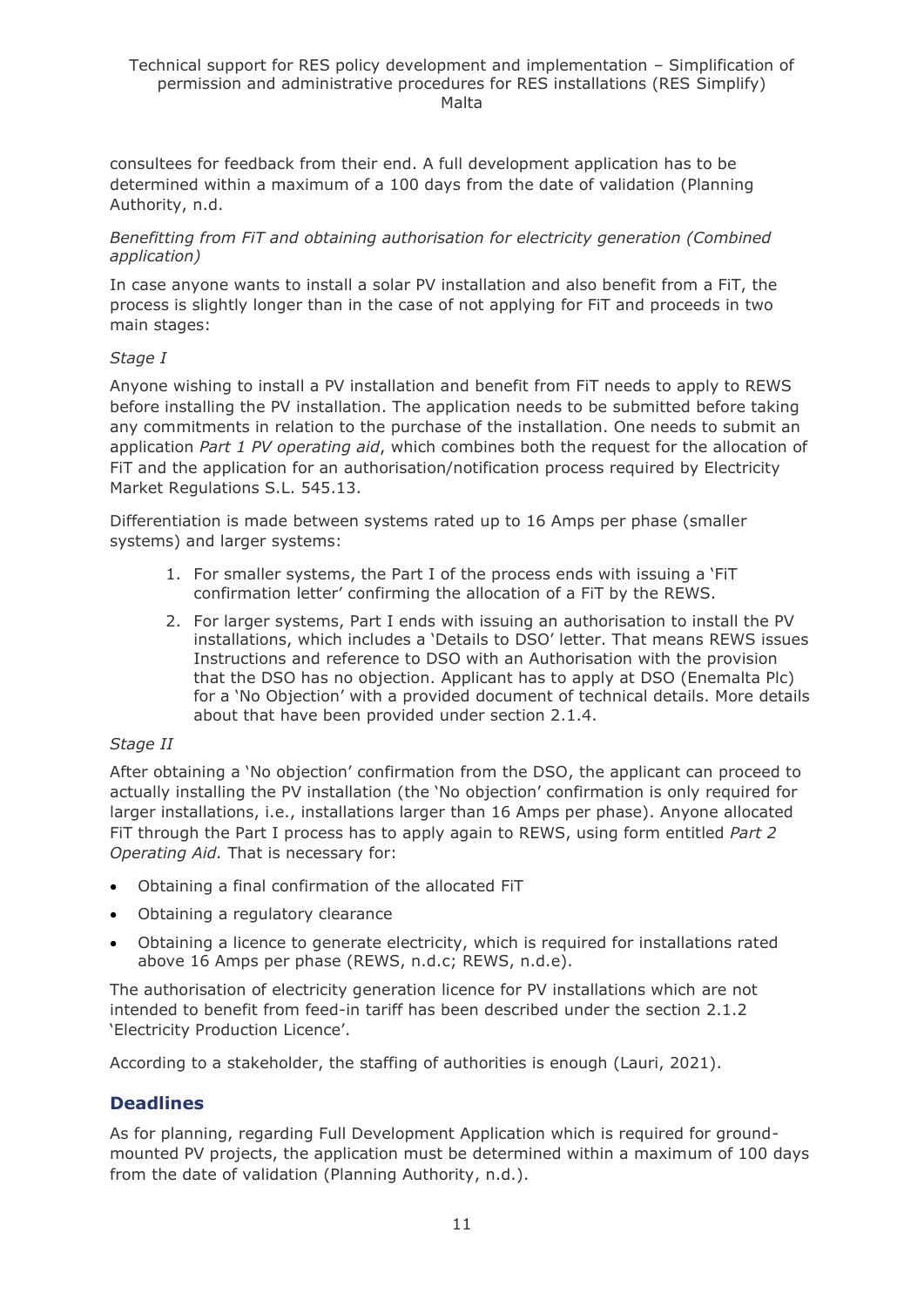As for administrative authorisation for installations planned to benefit from FiT, no specific period for completion of the procedure by REWS is established by law. Generally, an application is processed within 10 days provided that no clarifications and/or site inspection are required (REWS, n.d.c).

## **Detected barriers**

**Two-stage procedure for installations intended to benefit from FiT.** The two-stage procedure for the approval of a feed-in tariff to REWS can be seen as an issue by some as it has led to higher complexity of the administrative procedure. Prior to 2015 (the entry into force of the State Aid guidelines), there was simplified, only one-stage procedure for small installations. However, now even smaller installations (those below 16 Amps per phase) have to go through the two-stage approval process. This barrier is only valid for installations benefitting from FiT (RNP 2020; Public sector stakeholder, 2021).

**Lack of transparency regarding feed-in tariffs schedule.** According to a stakeholder, large scale developers often complain about feed-in tariffs (aimed at installations below 1 MW). In that case, there is a fixed tariff and for a fixed period of time, the government has allocated a certain amount of money. If that amount runs out, the government has to allocate another tranche. However, in some case, the allocation of a new tranche can take months or weeks: in that case, the developer would have to wait for the feed-in tariff to be 'on' again. It would be advisable for the government to plan and announce the schedule more in advance (Mule'Stagno, 2021).

# **Identified good practice**

**Lack of conflicts between environmental NGOs and solar energy developers.** In Malta, unlike in some other European countries, there is lack of conflicts between environmentalists and solar energy developers. This can be attributed to two main factors. First, due to space limitation, locations where solar energy development in Malta is allowed, are already very limited, as explained in more detail under section 2.1.1. That means that it is almost impossible for solar energy development to take place in an area which would otherwise have environmental or biodiversity value. According to a stakeholder, the conflicts have been kept to a minimum given that installations were largely limited to rooftops and specific brown field sites in line with the solar farm policy (Lauri, 2021).

Second, environmental NGOs in Malta generally recognise the value that deployment of renewable energy brings in terms of reducing greenhouse gas emissions and are thereby supportive of it (Mule'Stagno, 2021).

**Simplified procedure for some PV installations.** PV installations in industrial zones and any rooftop PV installation within the Development Zone are subject to a simplified planning process (Lauri, 2021).

# <span id="page-11-0"></span>**2.1.4. Grid connection permit**

### **Process flow**

In Malta, connecting a renewable energy generator to the grid is a process step very much intertwined with obtaining a written approval from REWS, which has been described at length under sections 2.1.2 and 2.1.3.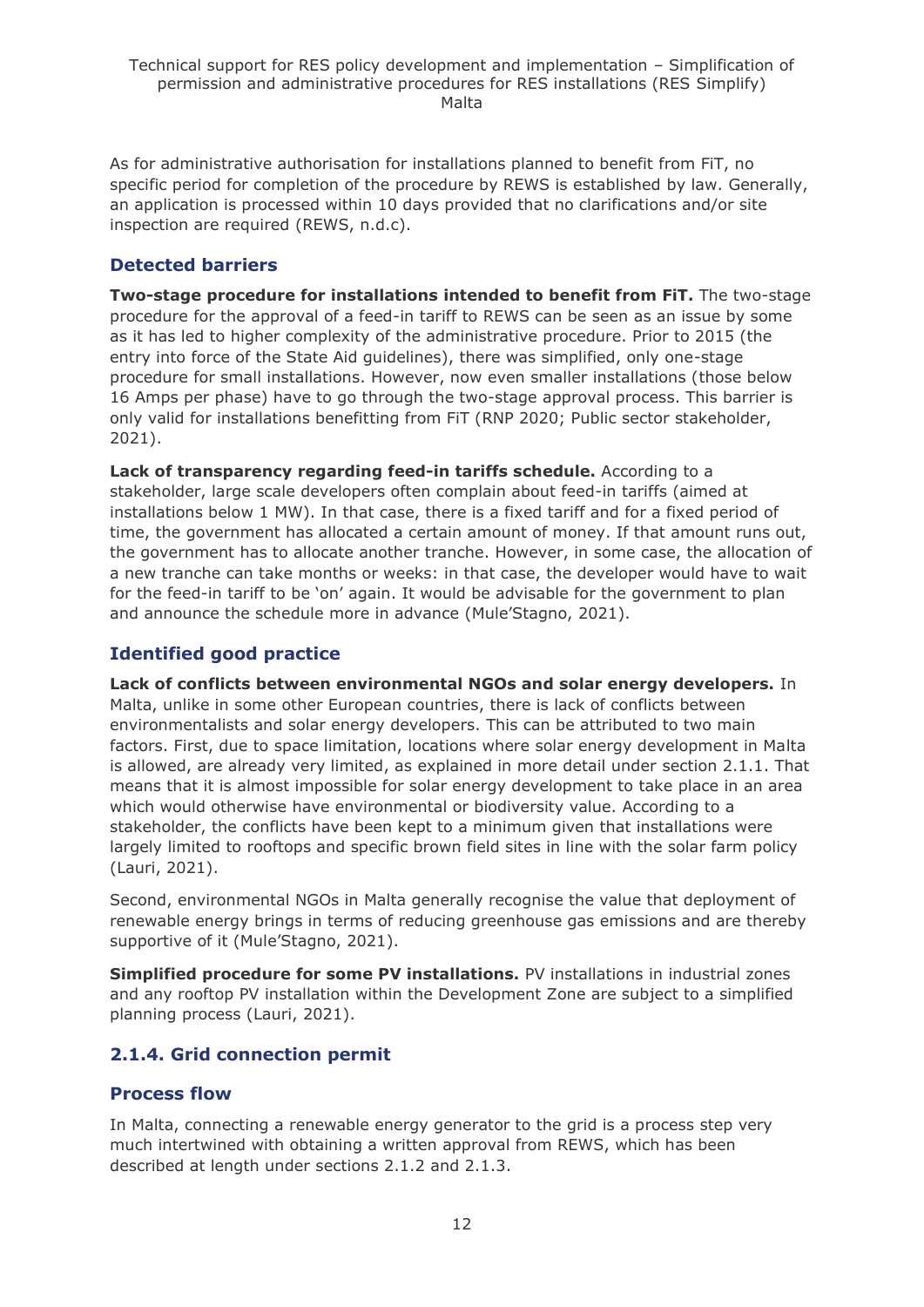After REWS has evaluated the Authorisation applications or the feed-in tariff form and has issued an authorisation to construct the installation (pending 'No objection' letter), the client submits information about the system to Enemalta (DSO).

For any system greater than 16 Amps per phase, a 'No objection' document from Enemalta is also needed. To provide this document, Enemalta will conduct a grid connection study. Cost for the grid connection study depends on the size of the installations. If the grid connection study is required, it is performed by the Network Planning and Operations of Enemalta. Generally, the grid connection study takes up to 10 working days. However, proposals for systems of very large generating capacity and/or situated in areas that are not well covered by the grid might need detailed studies that take longer than 10 working days. Then, Enemalta will provide necessary feedback and/or the 'No objection' document. Following that, the PV developer can turn again to REWS for the second stage of the authorisation process as described in section 2.1.2. (Enemalta, June 2018).

The minimum total duration of the processing time of application for grid connection at Enemalta, excluding client time, is 16 working days. The maximum total duration is 36 working days (with exceptions for installations which might need more detailed grid connection studies) (ibid.).

The process is simplified for small-scale devises as RES installations below 16 Amps per phase can skip the above phase of getting a 'No objection' document.

After REWS has issued a 'Regulatory clearance' with applicable FiT (Stage 2 of the energy generation licence procedure), the PV developer applies at Arms Ltd (subsidiary of Enemalta) for a PV meter or additional capacity and actual connection to the grid (ibid.).

# **Deadlines**

The minimum total duration of the processing time of application for grid connection at Enemalta, excluding client time, is 16 working days. The maximum total duration is 36 working days (with exceptions for installations which might need more detailed grid connection studies) (Enemalta, June 2018).

### **Detected barriers**

**Cost of network upgrades***.* PV installations exceeding 16A/phase are required to request a study from the DSO to evaluate the influence of the generating system on the electricity grid. Following the grid connection study, the DSO will either approve the connection to the grid, or otherwise, the DSO will show the applicant alternative network upgrade requirements. The required additional cost for the network upgrades may sometimes make the project financially not viable. That means that whereas the grid study in itself is not a barrier, if new connection or network upgrade is required, that can in some instances pose a barrier to development, as these costs are borne by the developer (Lauri, 2021). For instance, the cost of a constructing a substation were estimated by the stakeholders to be between EUR 50,000 and EUR 100,000 (Mule'Stagno, 2021; Public sector stakeholder, 2021). Building the grid cable to the nearest connection point can also be a significant financial burden for the developer. The DSO also sets out how building the cable needs to be done, e.g., setting out regulations for waterproofing etc, which adds to the cost. A stakeholder puts an estimate to building the cable at EUR 30,000-50,000 per 100 metres (Mule'Stagno, 2021). It is possible that the problem might worsen in the future.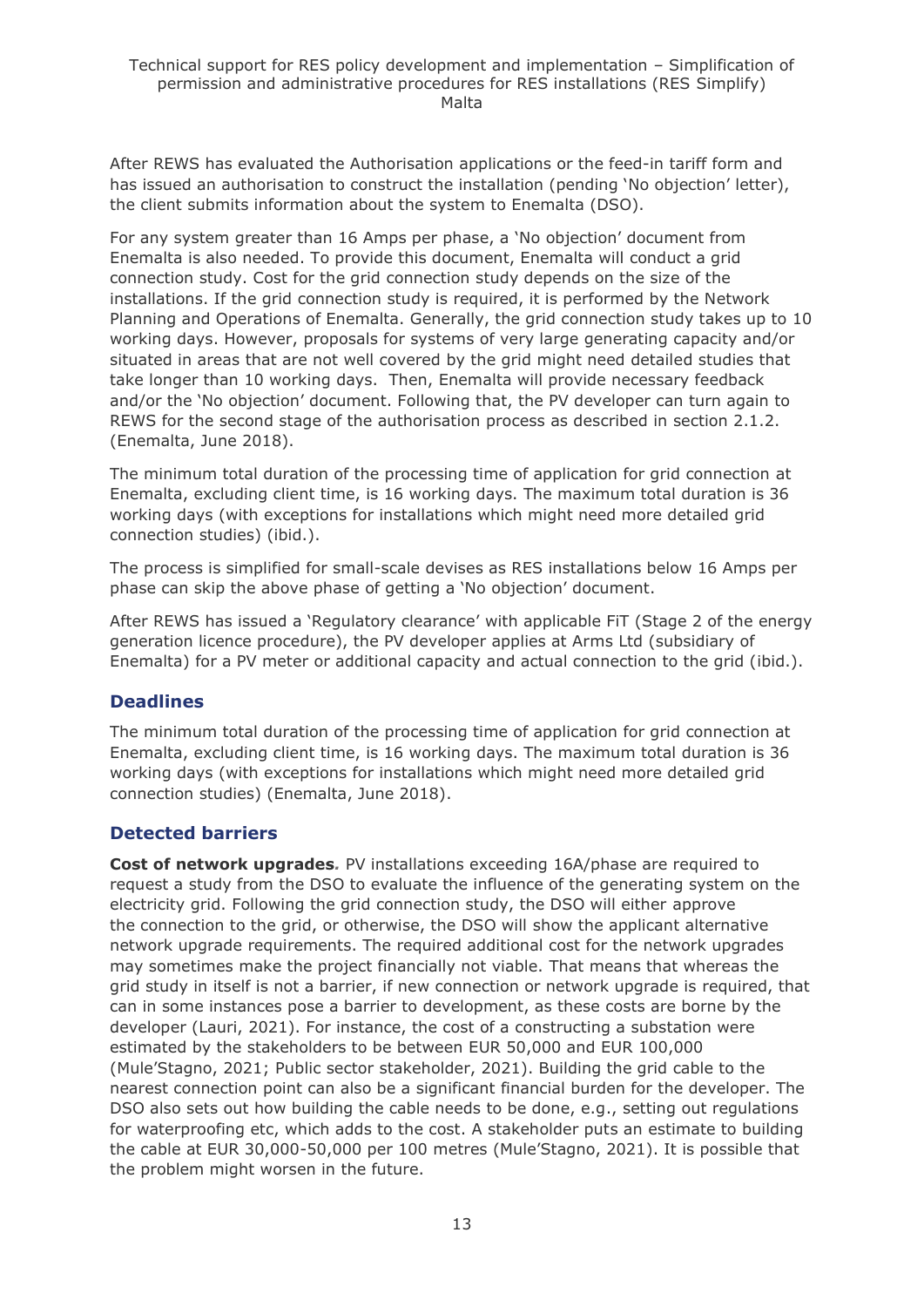**Maximum amount one can install on single phase limits development.** For grid stability, Enemalta sets the maximum capacity one can install. According to a stakeholder, on single phase, the maximum capacity is about 3.5-4 kWp. Many people could install more, however, to do so, they would have to get three phase electricity supply. In that case, the administrative fee can be nearly EUR 1000, plus the monthly electricity rent triples, which means that this is often not a financial option and one is limited to the upper limit one can export. However, this only poses an issue to larger houses (Mule'Stagno, 2021).

# **Identified good practice**

No good practice related to this process step was identified.

# <span id="page-13-0"></span>**3. Use of IT systems**

In Malta, digital platforms are used for handling documentation in some process steps described above, whereas in the case of some process steps all documentation has to be handled in paper.

The main digital platforms or websites used are as follows, described per authority:

#### **Regulator for Energy and Water Services**

Normally, all documentation to REWS has to be submitted in paper.

An update from 25 February 2021 sets that due to the Covid-19 pandemic, a special email submission has been set up at REWS where the feed-in tariff application and related documentation has to be sent in scanned PDF format (REWS, February 2021). However, it is unclear for how long is the email submission foreseen.

### **Planning Authority**

The Planning Authority has an eApplications system<sup>1</sup> in place where applications can be submitted and all submissions must be made through that portal.

# <span id="page-13-1"></span>**4. Complaint procedure**

In Malta, the appeal process against administrative decisions related to the renewable energy project implementation follows the Administrative Justice Act. A person who wants to appeal an administrative decision can go to the Administrative Review Tribunal.

As for the more detailed procedure, according to article 490 of Administrative Justice Act, proceedings before the Administrative Review Tribunal are commenced by the filing of an appeal, which among other things contains the cause of the claim, the claim/s, statement of facts, as well as the remedy being requested, with costs against the public administration (section 15(2)).

Following that, the appeal is submitted to the public administration no later than 5 working days from its date of filling. Then, the public administration has to file the reply within 20 days from the date of receiving the appeal, unless it intends to admit the claim.

When the public administration intends to admit the claim, it has to file a note to that effect. Once the applicant declares, by means of a note filed within 20 days from receiving public administration's admission of claim, that s/he is satisfied with the

<sup>1</sup> <https://eapps.pa.org.mt/Account/Login?ReturnUrl=%2fAccount%2fWelcome>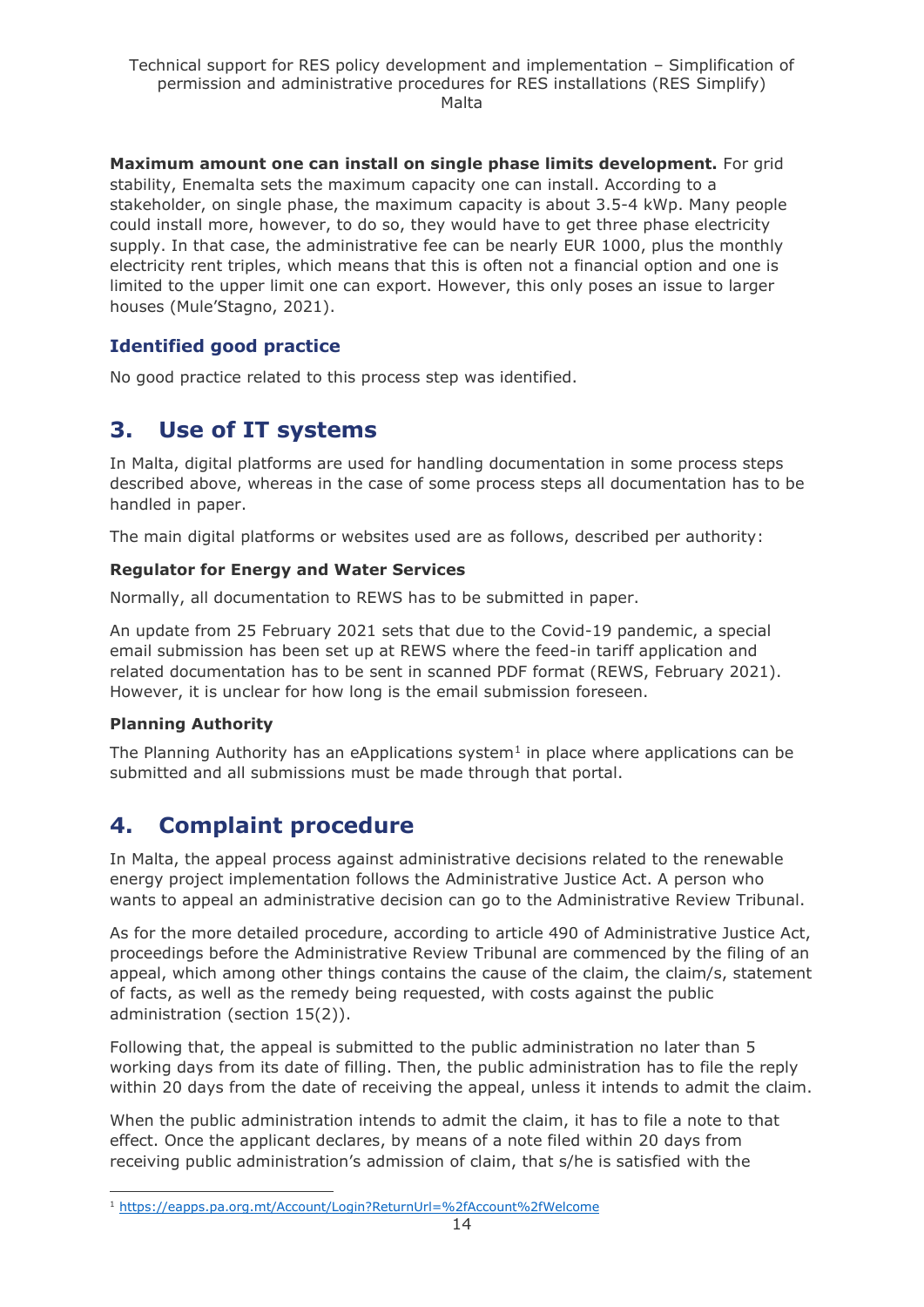remedy granted by the public administration, the Administrative Review Tribunal abstains from taking further cognizance of the case. However, if the applicant is not satisfied with the remedy granted by the respondent, whether in full or in part, or if the public administration intends to contest the claim wholly and unconditionally, the public administration shall file a reasoned reply. In case of such contestation, the Tribunal appoints the case for hearing (art. 490 sec. 15 Administrative Justice Act).

The Tribunal is a first instance court. Any party to the proceedings before the Tribunal who feels aggrieved by a decision of the said Tribunal may appeal to the Court of Appeal sitting either in its superior or its inferior jurisdiction. The competent Court of Appeal for an appeal is set out in the Administrative Justice Act (art. 490 sec. 22).

The process is slightly different in the case of grid connection permit. As specified in the in the Dispute Resolution (Procedures) Regulations (S.L.545.30), if someone wants to issue a complaint against the DSO Enemalta, is it possible to submit it for a dispute resolution to REWS. An appeal from a decision of REWS made under the Dispute Resolution (Procedures) Regulations can be made to the Administrative Review tribunal (S.L.545.30, art. 7).

Generally, stakeholders were unable to comment on the effectiveness of the complaint procedure as appeal process against administrative decision related to renewable energy project implementation is very uncommon in Malta (Mule'Stagno, 2021; Public sector representative, 2021).

# <span id="page-14-0"></span>**5. Specific features to ease administrative procedure**

Table 2 below provides information on the existing specific features to ease administrative procedures in Malta.

<span id="page-14-1"></span>

| <b>Specific feature</b>                       | <b>Existing</b> | <b>Short description</b>                                                                                                                                                                                                                                                                                              |
|-----------------------------------------------|-----------------|-----------------------------------------------------------------------------------------------------------------------------------------------------------------------------------------------------------------------------------------------------------------------------------------------------------------------|
| Simultaneous procedures                       | n <sub>0</sub>  |                                                                                                                                                                                                                                                                                                                       |
| National contact points and<br>one-stop-shops | no              | There is no one stop shop in Malta so far, but<br>according to a stakeholder, they are currently<br>organising all necessary procedures to one single<br>platform. However, that is still in an administrative<br>stage, with terms of reference for the platform<br>being drafted (Public sector stakeholder, 2021). |
| Application of $2+1$ and $1+1$<br>rules       | no              |                                                                                                                                                                                                                                                                                                                       |
| Simple notification<br>procedure              | yes             | For smaller PV installations less than 16 Amps per<br>phase, no 'No objection' document is needed from<br>the DSO. That also means they are not subject to<br>the grid connection study and thereby the<br>procedure is simplified for them.                                                                          |
| Pre-planning                                  | yes             | Suitable areas for solar energy development (as<br>well as exclusion zones) have been specified in the<br>Solar Farm Policy (see section 2.1.1. 'Site<br>Selection').                                                                                                                                                 |
| Pre-application consultation                  | no              |                                                                                                                                                                                                                                                                                                                       |
| Project acceptance<br>measures                | no              |                                                                                                                                                                                                                                                                                                                       |

*Table 2: Specific features to ease administrative procedures*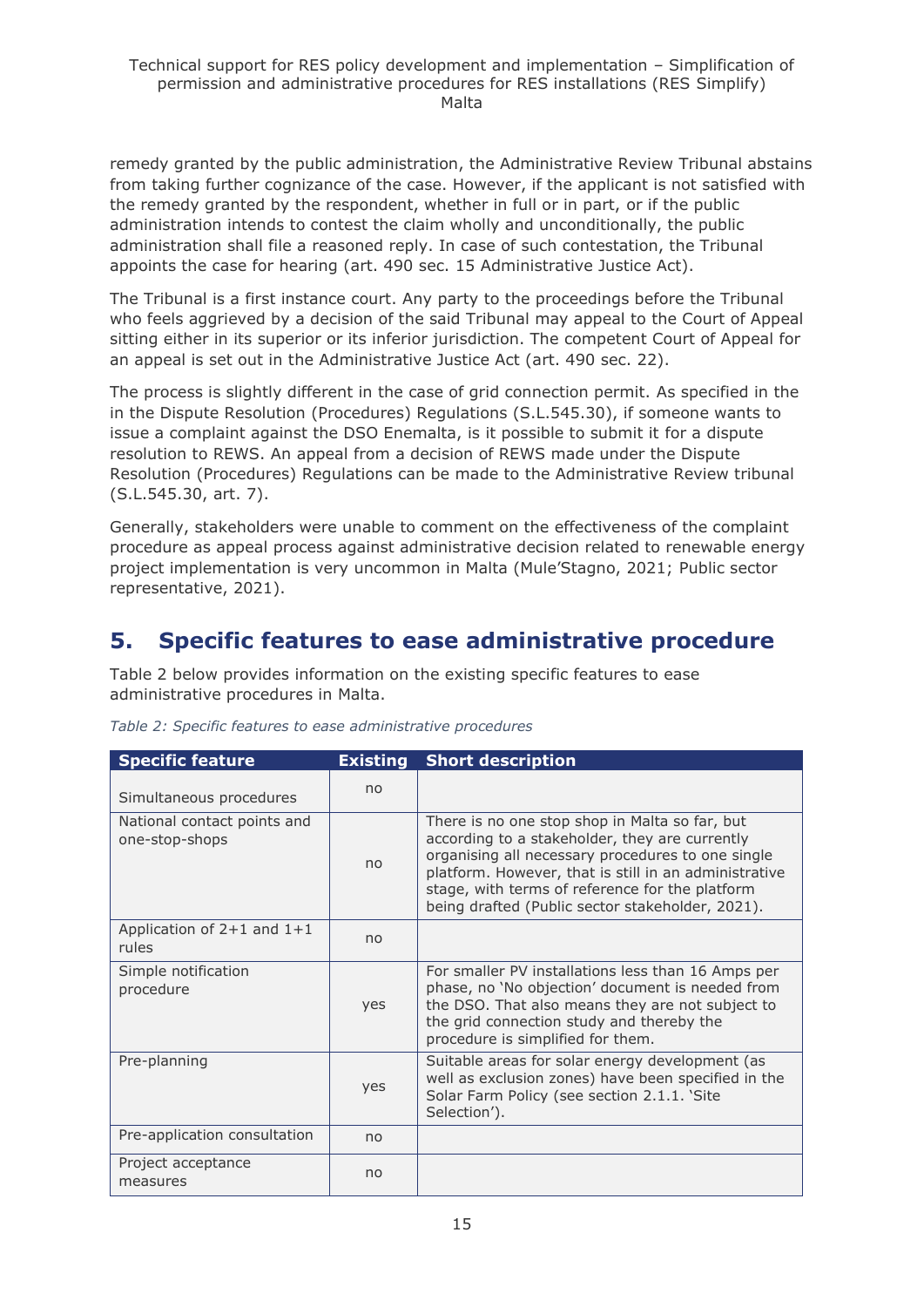| Measures to streamline<br>litigation by third parties | no |  |
|-------------------------------------------------------|----|--|
| Other                                                 | no |  |

# <span id="page-15-0"></span>**6. Indicators to measure the performance of the overall process**

Table 3 below provides information on the indicators to measure the performance of the overall administrative and grid connection process in Malta.

*Table 3: Performance indicators to assess administrative and grid connection processes*

<span id="page-15-1"></span>

| <b>Performance indicator</b>                                                                           | <b>Description</b>                                                                                                                                                                                                                                                                                                                                                                                                                                                                                                                                                                                                                                                                                                                                                                 |
|--------------------------------------------------------------------------------------------------------|------------------------------------------------------------------------------------------------------------------------------------------------------------------------------------------------------------------------------------------------------------------------------------------------------------------------------------------------------------------------------------------------------------------------------------------------------------------------------------------------------------------------------------------------------------------------------------------------------------------------------------------------------------------------------------------------------------------------------------------------------------------------------------|
| Average response time by<br>the competent authorities<br>and TSO/DSO for grid<br>connection procedures | A few weeks (Mule'Stagno, 2021).                                                                                                                                                                                                                                                                                                                                                                                                                                                                                                                                                                                                                                                                                                                                                   |
| Process duration                                                                                       | Process duration varies significantly between rooftop PV and<br>ground-mounted PV. For rooftop PV, it can be a few weeks. For<br>ground-mounted PV in the case of larger systems (500 kW and<br>more), at least a year (Mule'Stagno, 2021).<br>Normally, the average time for the issue of a generation licence<br>by the REWS is 5 days. There are no statutory deadlines for the<br>grid connection procedures. The average time for the DSO to<br>connect PV systems with a capacity less than 41 kWp was 10.9<br>days. It should be noted that more than 98% of the PV systems<br>newly connected to the distribution system during the year 2019<br>have a capacity of 41 kWp or less (Lauri, 2021).                                                                          |
| Project approval rates                                                                                 | Nearly all projects that are within the required (e.g., site<br>selection) parameters, are approved (Mule'Stagno, 2021).                                                                                                                                                                                                                                                                                                                                                                                                                                                                                                                                                                                                                                                           |
| Costs of administrative<br>processes                                                                   | Cost of administrative processes can vary according to the project<br>size and location. Actual administrative costs are a few thousand<br>euros. However, if a project requires a grid connection study, the<br>cost of the study will be added to the administrative costs. In<br>case the grid connection study sets that the fortification to the<br>grid is required or, for instance, a substation needs to be<br>constructed, the costs can be significantly higher. For instance,<br>the cost of a substation was estimated by stakeholders at approx.<br>EUR 50,000-100,000 (Mule'Stagno, 2021; Public sector<br>stakeholder, 2021).<br>In the case of applications for feed-in tariff for PV systems with<br>capacity of 40 kWp or more, an application fee of EUR 50 is |
|                                                                                                        | applicable. Otherwise, the REWS does not charge any fees related<br>to the authorisation or licencing process (Lauri, 2021).                                                                                                                                                                                                                                                                                                                                                                                                                                                                                                                                                                                                                                                       |
| Share of permits that are<br>legally challenged                                                        | Stakeholders interviewed had no information as the share of<br>permits legally challenged is very low, if at all done (Mule'Stagno,<br>2021; Public sector stakeholder, 2021).                                                                                                                                                                                                                                                                                                                                                                                                                                                                                                                                                                                                     |
| Share of legal challenges<br>that are overruled                                                        | N.A.                                                                                                                                                                                                                                                                                                                                                                                                                                                                                                                                                                                                                                                                                                                                                                               |
| Stakeholder interests                                                                                  | N.A.                                                                                                                                                                                                                                                                                                                                                                                                                                                                                                                                                                                                                                                                                                                                                                               |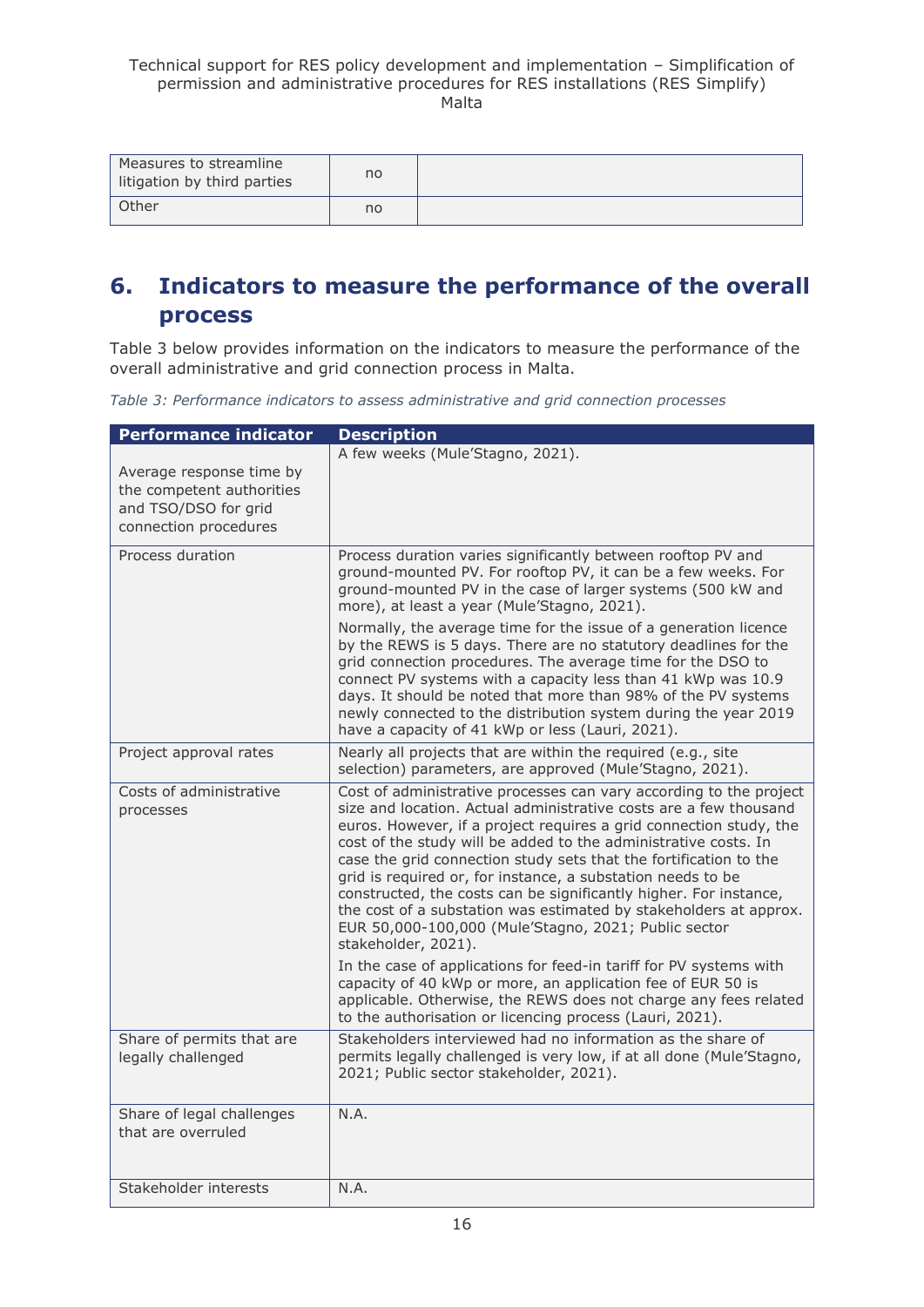# <span id="page-16-0"></span>**References**

- Courts Administrative Review Tribunal. Available at: [https://justice.gov.mt/en/COJ/Pages/Administrative\\_Review\\_Tribunal.aspx](https://justice.gov.mt/en/COJ/Pages/Administrative_Review_Tribunal.aspx) [Accessed 1 March 2021].
- Enemalta, June 2018. Process flow. Available at: [https://www.enemalta.com.mt/wp](https://www.enemalta.com.mt/wp-content/uploads/2018/08/Enemalta-process-flow-for-processing-applications-for-grid-connection-of-distributed-RES.pdf)[content/uploads/2018/08/Enemalta-process-flow-for-processing-applications-for](https://www.enemalta.com.mt/wp-content/uploads/2018/08/Enemalta-process-flow-for-processing-applications-for-grid-connection-of-distributed-RES.pdf)[grid-connection-of-distributed-RES.pdf](https://www.enemalta.com.mt/wp-content/uploads/2018/08/Enemalta-process-flow-for-processing-applications-for-grid-connection-of-distributed-RES.pdf) [Accessed 3 March 2021].
- Eurostat, nrg\_ind\_ren. Share of energy from renewable sources. Available at: [https://ec.europa.eu/eurostat/databrowser/view/nrg\\_ind\\_ren/default/table?lang=](https://ec.europa.eu/eurostat/databrowser/view/nrg_ind_ren/default/table?lang=en) [en](https://ec.europa.eu/eurostat/databrowser/view/nrg_ind_ren/default/table?lang=en) [Accessed 25 February 2021].
- International Renewable Energy Agency (IRENA), n.d. Solar. Available at: <https://www.irena.org/solar> [Accessed 25 February 2021].
- NECP, 2019. Malta's 2030 National Energy and Climate Plan. Available at: [https://ec.europa.eu/energy/sites/ener/files/documents/mt\\_final\\_necp\\_main\\_en.](https://ec.europa.eu/energy/sites/ener/files/documents/mt_final_necp_main_en.pdf) [pdf](https://ec.europa.eu/energy/sites/ener/files/documents/mt_final_necp_main_en.pdf) [Accessed 25 February 2021].
- Planning Authority, n.d. Do I need a permit?. Available at: [https://www.pa.org.mt/en/do](https://www.pa.org.mt/en/do-i-need-a-permit)[i-need-a-permit](https://www.pa.org.mt/en/do-i-need-a-permit) [Accessed 1 March 2021].
- Regulator for Energy and Water Services, n.d.a. Application for the authorisation to construct, upgrade or re-construct a photovoltaic installation (PV systems in total exceeding 16 Amps on either of the electrical phases. Available at: [https://www.rews.org.mt/#/en/sdgr/288-electricity-generation-from-renewable](https://www.rews.org.mt/#/en/sdgr/288-electricity-generation-from-renewable-energy-sources-and-combined-heat-and-power-chp-notification)[energy-sources-and-combined-heat-and-power-chp-notification](https://www.rews.org.mt/#/en/sdgr/288-electricity-generation-from-renewable-energy-sources-and-combined-heat-and-power-chp-notification) [Accessed 1 March 2021].
- Regulator for Energy and Water Services, n.d.b. Electricity Generation from Renewable Energy Sources and Combined Heat and Power (CHP) - Notification and Authorisation. Available at: [https://www.rews.org.mt/#/en/sdgr/288-electricity](https://www.rews.org.mt/#/en/sdgr/288-electricity-generation-from-renewable-energy-sources-and-combined-heat-and-power-chp-notification)[generation-from-renewable-energy-sources-and-combined-heat-and-power-chp](https://www.rews.org.mt/#/en/sdgr/288-electricity-generation-from-renewable-energy-sources-and-combined-heat-and-power-chp-notification)[notification](https://www.rews.org.mt/#/en/sdgr/288-electricity-generation-from-renewable-energy-sources-and-combined-heat-and-power-chp-notification) [Accessed 1 March 2021].
- Regulator for Energy and Water Services, n.d.c. Feed-in Tariff Allocation to Photovoltaic Installations for Sizes between 1kWp and 400kWp. Available at: [https://www.rews.org.mt/#/en/sdgr/286-feed-in-tariff-allocation-to-photovoltaic](https://www.rews.org.mt/#/en/sdgr/286-feed-in-tariff-allocation-to-photovoltaic-installations-for-sizes-between-1kwp-and-400kwp)[installations-for-sizes-between-1kwp-and-400kwp](https://www.rews.org.mt/#/en/sdgr/286-feed-in-tariff-allocation-to-photovoltaic-installations-for-sizes-between-1kwp-and-400kwp) [Accessed 3 March 2021].
- Regulator for Energy and Water Services, n.d.d. Notification of electricity generation using photovoltaic panels. Available at: [https://www.rews.org.mt/#/en/sdgr/288](https://www.rews.org.mt/#/en/sdgr/288-electricity-generation-from-renewable-energy-sources-and-combined-heat-and-power-chp-notification) [electricity-generation-from-renewable-energy-sources-and-combined-heat-and](https://www.rews.org.mt/#/en/sdgr/288-electricity-generation-from-renewable-energy-sources-and-combined-heat-and-power-chp-notification)[power-chp-notification](https://www.rews.org.mt/#/en/sdgr/288-electricity-generation-from-renewable-energy-sources-and-combined-heat-and-power-chp-notification) [Accessed 1 March 2021].
- Regulator for Energy and Water Services, n.d.e. Procedural flow chart. Available at: [https://www.rews.org.mt/#/en/sdgr/286-feed-in-tariff-allocation-to-photovoltaic](https://www.rews.org.mt/#/en/sdgr/286-feed-in-tariff-allocation-to-photovoltaic-installations-for-sizes-between-1kwp-and-400kwp)[installations-for-sizes-between-1kwp-and-400kwp](https://www.rews.org.mt/#/en/sdgr/286-feed-in-tariff-allocation-to-photovoltaic-installations-for-sizes-between-1kwp-and-400kwp) [Accessed 1 March 2021].
- Regulator for Energy and Water Services, February 2021. Instructions for FiT applications, Available at: [https://downloads.rews.org.mt/files/5fa15563-d973-](https://downloads.rews.org.mt/files/5fa15563-d973-4224-a673-1675a93d0317_65013c10-69d8-40eb-b93a-9015436dc541.pdf) [4224-a673-1675a93d0317\\_65013c10-69d8-40eb-b93a-9015436dc541.pdf](https://downloads.rews.org.mt/files/5fa15563-d973-4224-a673-1675a93d0317_65013c10-69d8-40eb-b93a-9015436dc541.pdf) [Accessed 3 March 2021].
- Renewables Networking Platform (RNP), 2020. Obstacles and Best Practices database. Available at:<https://www.renewables-networking.eu/obstacles> [Accessed 27 February 2021].

#### **Legislation**